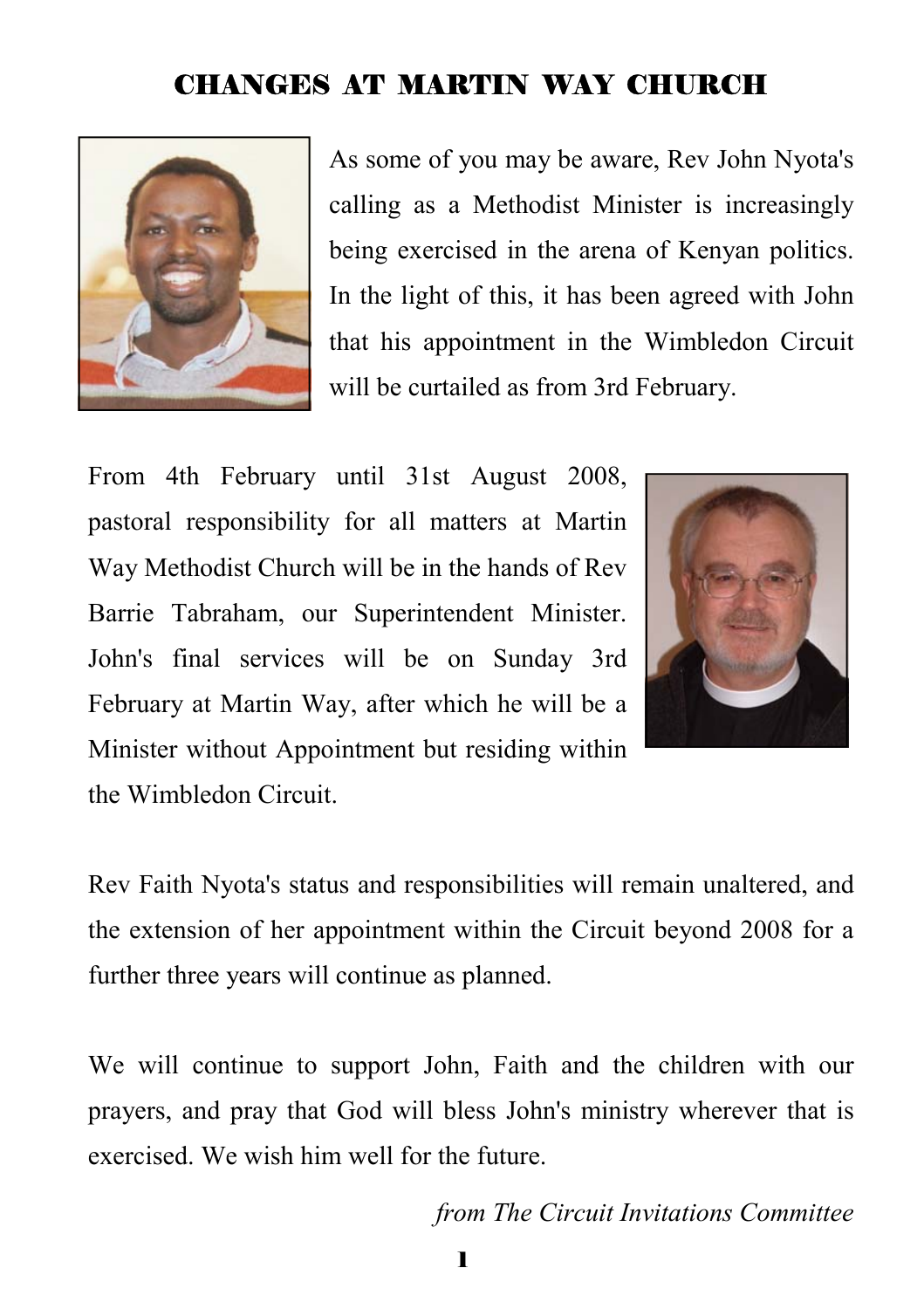#### CAROL SINGING - THANKS

Once again Thank you to all those who braved the elements and joined to together to serenade the commuters of Morden with carols during two nights in December. In all, over £730 was raised for NCH Action for Children, this is a wonderful increase to last year.



#### MEN'S SUPPER CLUB

 $-$  < 0 >  $-$ 

Please note that, to avoid clashing with the pantomime, our February meeting will be held on the  $12<sup>th</sup>$ , a week earlier than usual. Our speaker will be Tom Davies from St John Fisher Church.

Our March meeting, on  $18<sup>th</sup>$ , falls in Holy Week and we shall be having a thanksgiving service in the Church, which will be open to all. There will be a time for fellowship afterwards and any money raised that evening will go to the charity which the Supper club is supporting. This year it is St Raphael's Hospice.

Since 1987, St Raphael's has offered the special skills of Hospice care to those facing life-threatening illness living in the boroughs of Merton and Sutton (predominantly Wimbledon, Merton, Sutton and Cheam). Their service is completely free of charge, and provides high quality medical and nursing skills, as well as support to family and friends. This service relies heavily upon voluntary contributions and depends upon the generosity of the local community to continue providing a high quality of care.

We hope to arrange a lunchtime Market for this cause later in the year. Your support will be much appreciated.

*Bill Cox*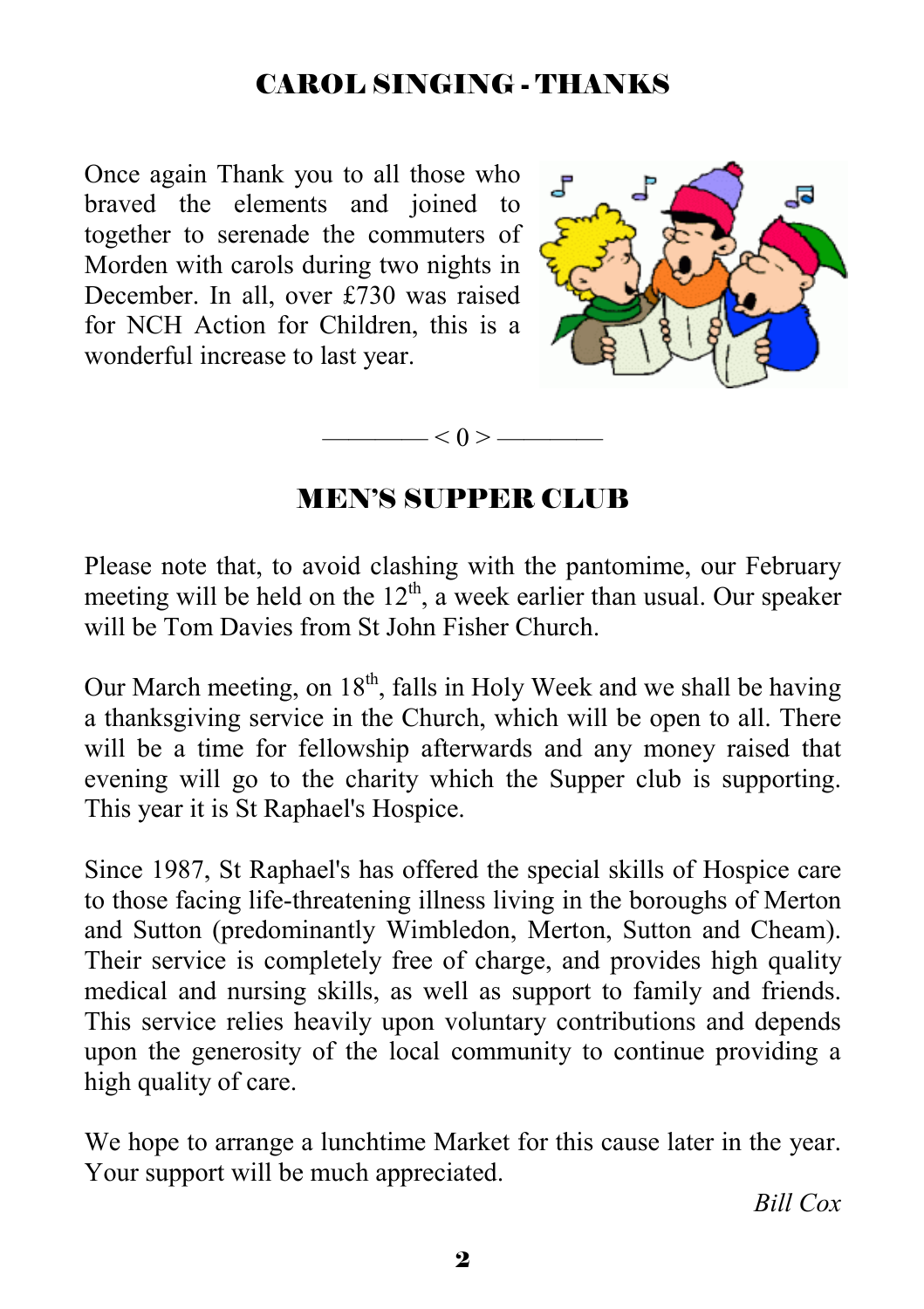## FAREWELL TO A DEAR FRIEND



It was with great sadness that we heard the news of the death of Reverend Rob Frost who passed away in November at the early age of fifty-seven. Rob was diagnosed with melanoma, a skin cancer, in June and underwent treatment. He was taken into hospital on  $7<sup>th</sup>$  November after a family holiday and died of liver failure as a result of secondary melanoma on Sunday 11<sup>th</sup> November.

Rob founded *Share Jesus International* in 1986, and was the Director and then President Emeritus. SJI is a charity with a mission to share

Jesus in many different contexts and countries, bringing together a diverse range of Christian denominations and mission agencies. Andy, Frost 's son, is its Acting Director.

He was also the President of *Release International*, the charity serving the persecuted church, and visited China during 2007 to meet Christians in the official registered church and the 'illegal' unregistered church.

One of his many achievements was founding the Easter People Conference, and he preached and spoke at the 20th and last meeting in Blackpool in April this year.

One of the last projects Rob has been working on is the Pentecost Festival, which will take place May 9-11, 2008. The festival will run across central London in cafes, pubs, boats, churches and other venues and includes comedy, sport, the arts, debate, campaigning, social action and many, other areas. Andy Frost will continue to make this dream become a reality and Rob's vision will continue to have an impact across this nation.

Rob will be fondly remembered not just for what he did, but his sense of humour, his stories, his love for people, depth of compassion and his zest for life.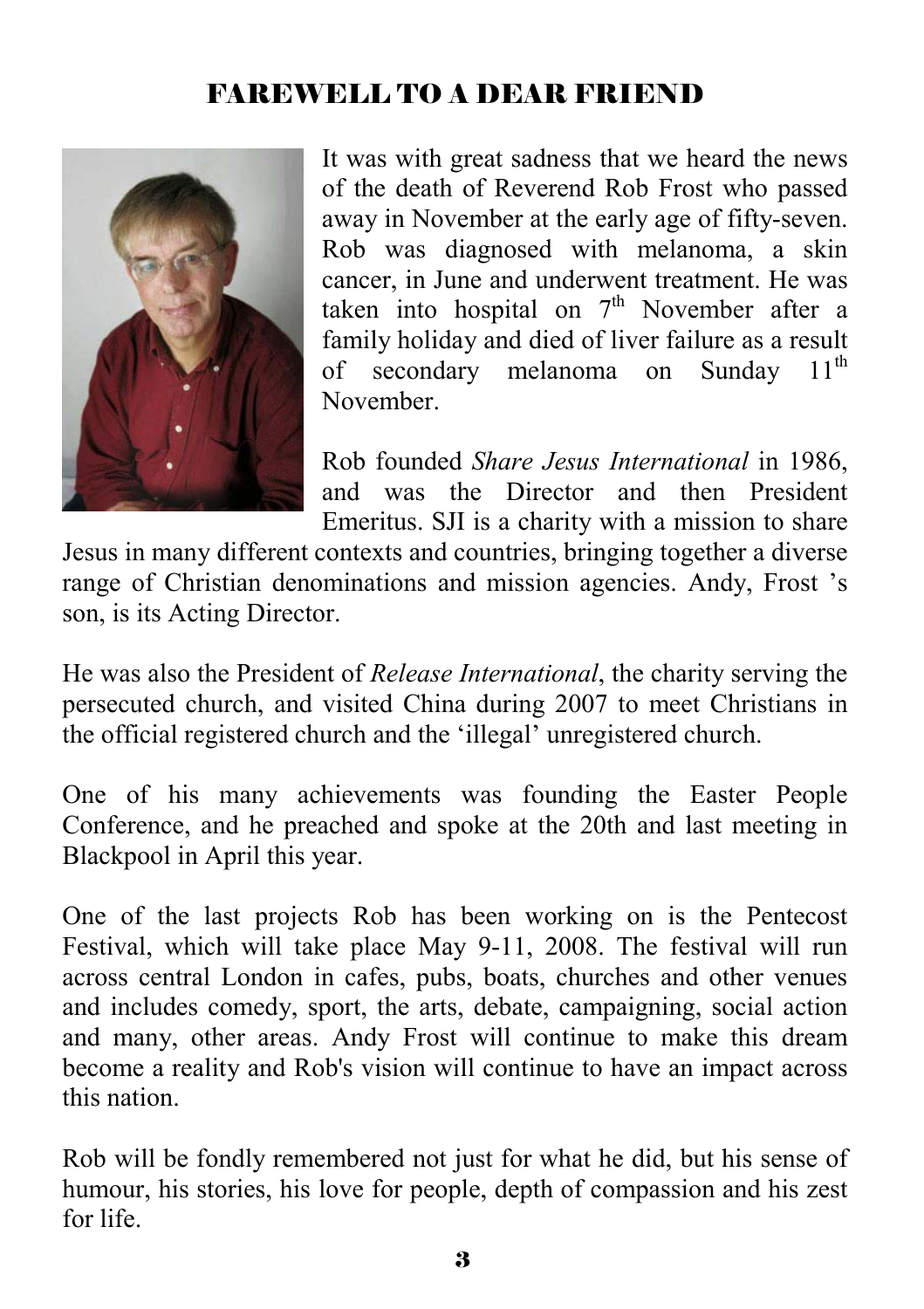Over 2,000 people gathered to celebrate the life of Rob Frost, founding director of Share Jesus International. The celebration, held at Methodist Central Hall, Westminster,  $12<sup>th</sup>$  January, was a real tribute to the lives touched by Rob's life. Over 150 people played a part in the service, paying tribute to a life well lived.

He leaves behind his wife Jacqui, his two sons Andy & Chris and his father Ronald. They will miss him greatly but are thankful for his life and pleased that he is now with his heavenly father.

 $-$  < 0 >  $-$ 

## CHURCH BULLETINS !

They're Back! Those wonderful Church Bulletins! These sentences actually appeared in church bulletins or were announced in church services (not at Martin Way though!!):

*Potluck supper Sunday at 5:00 PM - prayer and medication to follow.*

The ladies of the Church have cast off clothing of every kind. They may be seen in the basement on Friday afternoon.

*This evening at 7 PM there will be a hymn singing in the park across from the Church. Bring a blanket and come prepared to sin.*

The pastor would appreciate it if the ladies of the Congregation would lend him their electric girdles for the pancake breakfast next Sunday.

*Low Self Esteem Support Group will meet Thursday at 7 PM. Please use the back door.*

The eighth-graders will be presenting Shakespeare's Hamlet in the Church basement Friday at 7 PM. The congregation is invited to attend this tragedy.

*The Associate Minister unveiled the church's new campaign slogan last Sunday: "I Upped My Pledge - Up Yours."*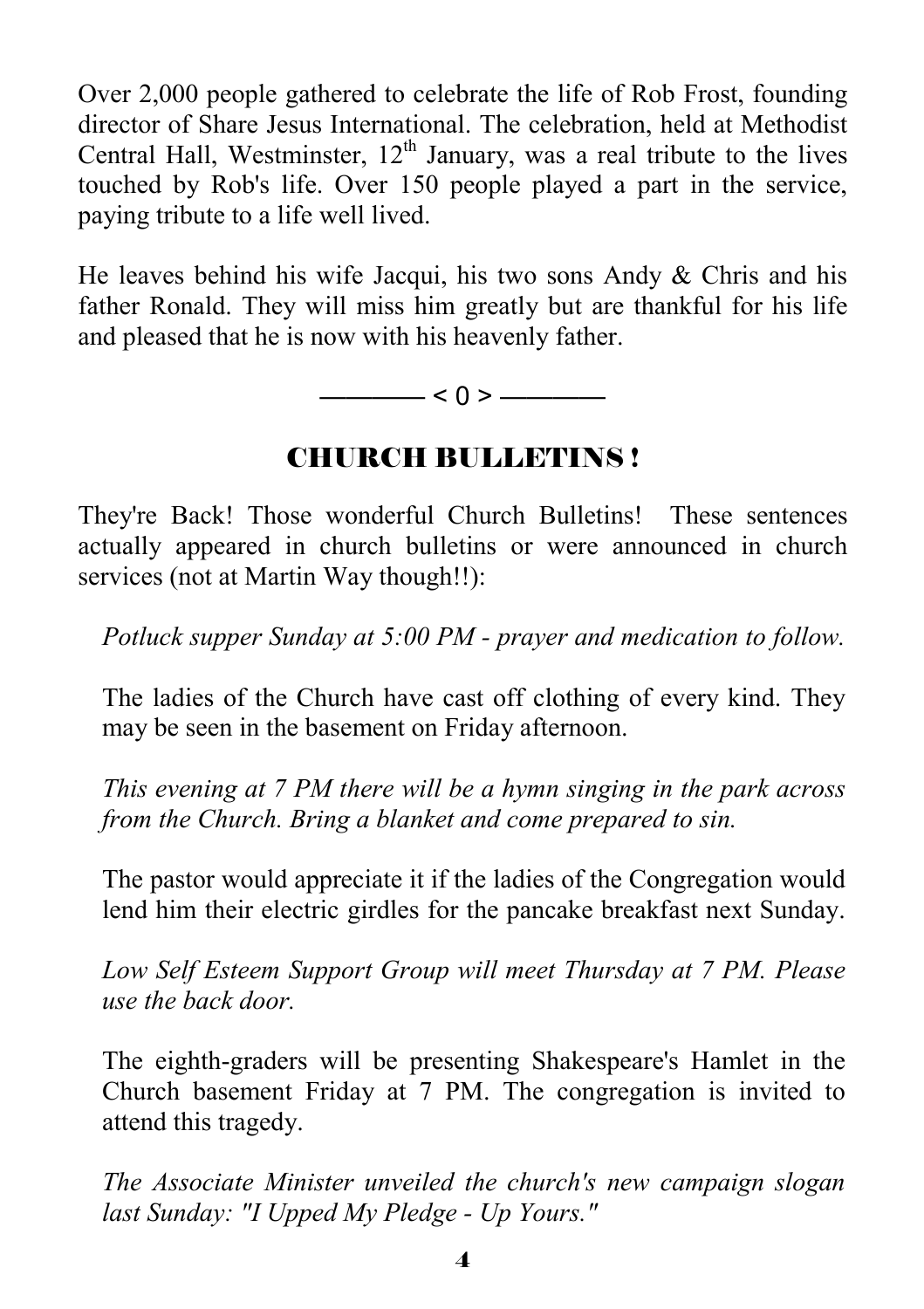#### NEWS FROM KENYA 18th January 2008

Dear friends,

 Greetings and a Happy New Year from Kijabe where all is peaceful. After a long spell of dry weather the rains have been refreshing and



welcomed by the gardeners. This will be my last newsletter for a while, as I will be returning home at the end of January. Fortunately this is a safe part of Kenya, but we are mindful of the ones who have been bereaved and those living in fear. No doubt you have been watching the news showing the worst hit areas of the clashes and the massacre at a church in Eldoret and those who have been displaced in Kisumu. These are after all isolated incidences but a tragedy that so many lives have been lost.

 Life has not been the same for the local people here since the build up to the Election and the long holiday. There are many of the folks who have relatives in the troubled areas and who have had to flee their homes and consequently lost their businesses. The Africa Inland Mission here have been giving food to those who are fearing to go out especially Kikuyus as they are one of the tribes to be targeted. For a time there was a shortage of petrol and some essential foods due to the suppliers being unable to transport to certain areas because of blockades. We are hoping that everything will return to normal now that the  $3<sup>rd</sup>$  day of the Mass Rally is over.

 I was unable to fulfil one of my ambitions to climb Mount Kenya as the planned trip was cancelled due to the crisis. I was very disappointed. Instead I have had an opportunity to visit Maai Mahui (those of you who visited here in August will remember that Maai Mahui is nestled at the bottom of the Rift Valley and visible from Magina) to give food, clothing and support to the displaced families there and this has been a worthwhile experience. More recently there are 120 people that are being helped in the same way right next door to the JS Centre in Magina.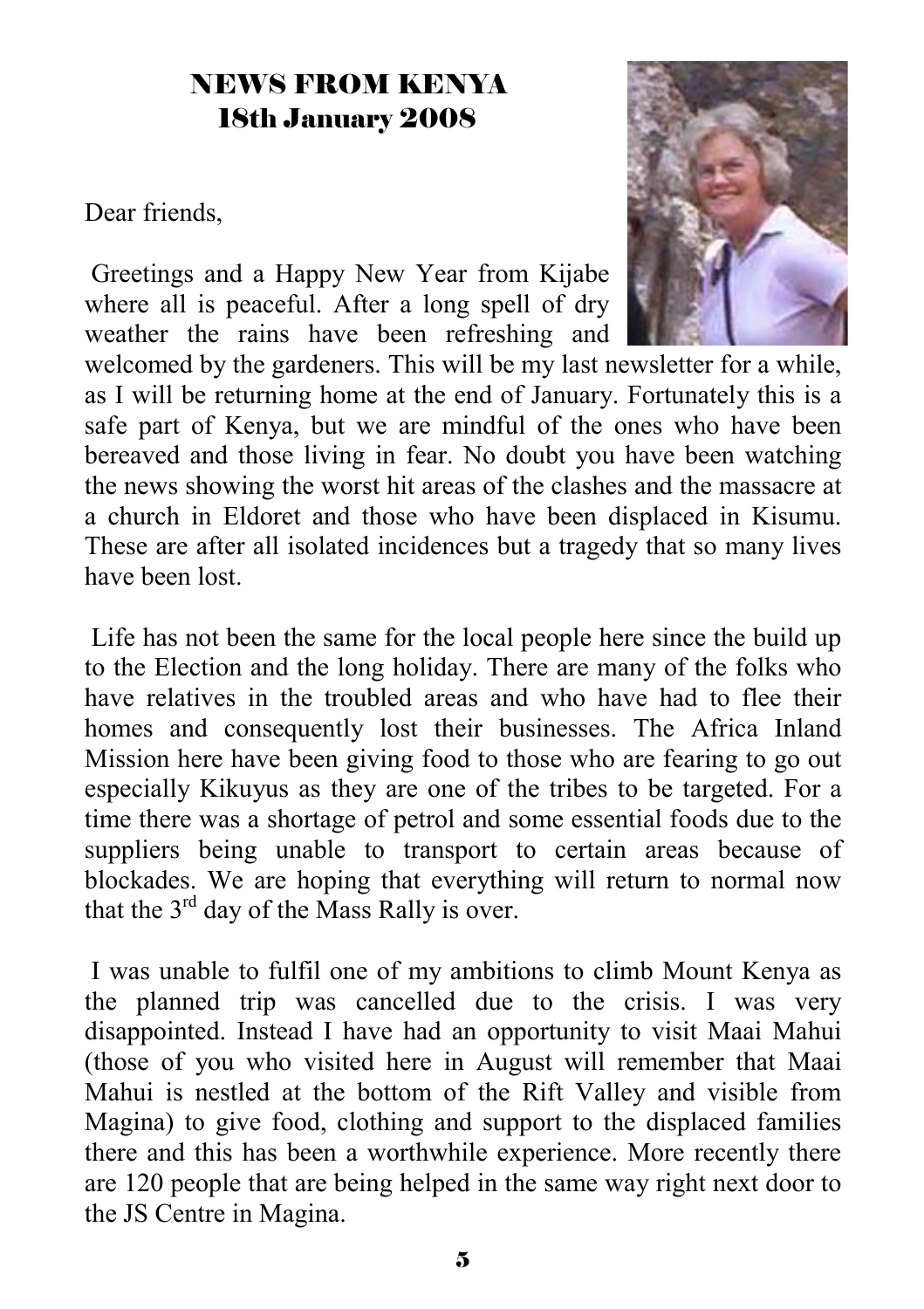With support from the Rafiki trust UK, 50 Bibles have been purchased along with some Bible study materials and received with sincere thanks. Word has got around recently that we were giving out Bibles so there was an increase in attendance for the Bible Study! But we are giving only to those who are serious and have been attending regularly and the rest will be available in our 'Library'. December being 'Circumcision' month meant that fewer young men were able to attend these sessions.

 I was invited to attend an 'initiation' celebration following a week during which the young men had been taught the biblical principles relating to circumcision, and the cultural and ethnic reasons for it. The programme also included teaching by a Doctor who explained the procedure, HIV awareness, respecting women and a Counsellor was available to them for the whole week. After a week of being catered for and camping in the local Church Hall, it was no surprise that many did not want to go back home, feigning that their wounds were not yet healed!

 Christmas here was very quiet and relaxed. Instead of being reminded about so many shopping days left until Christmas, we were given a countdown to Polling day. Many local people were unable to visit their family relatives as they were required to vote in their home villages. On Christmas day there was no fuss, overindulgence, or extravagant present buying -just time with families following morning Service. Yes the Christingle service on Christmas Eve was well received and repeated again on Christmas morning. The Sunday following we feasted on the fatted bull, prepared by the men and this is the first occasion that I have seen men in the kitchen! and over 700 people came to the celebration. For some people this would be the only meal of the day for them.

 Despite having to change the flight date Moira finally made it here so we are still celebrating and we have much to share in a very short time. We have been able to unload some of the supplies that I requested Moira to bring so she has been welcomed as the bearer of good things to a lot of the local people. Thanks to all who have given gifts and for all your prayers. Hope to catch up with you in 2008.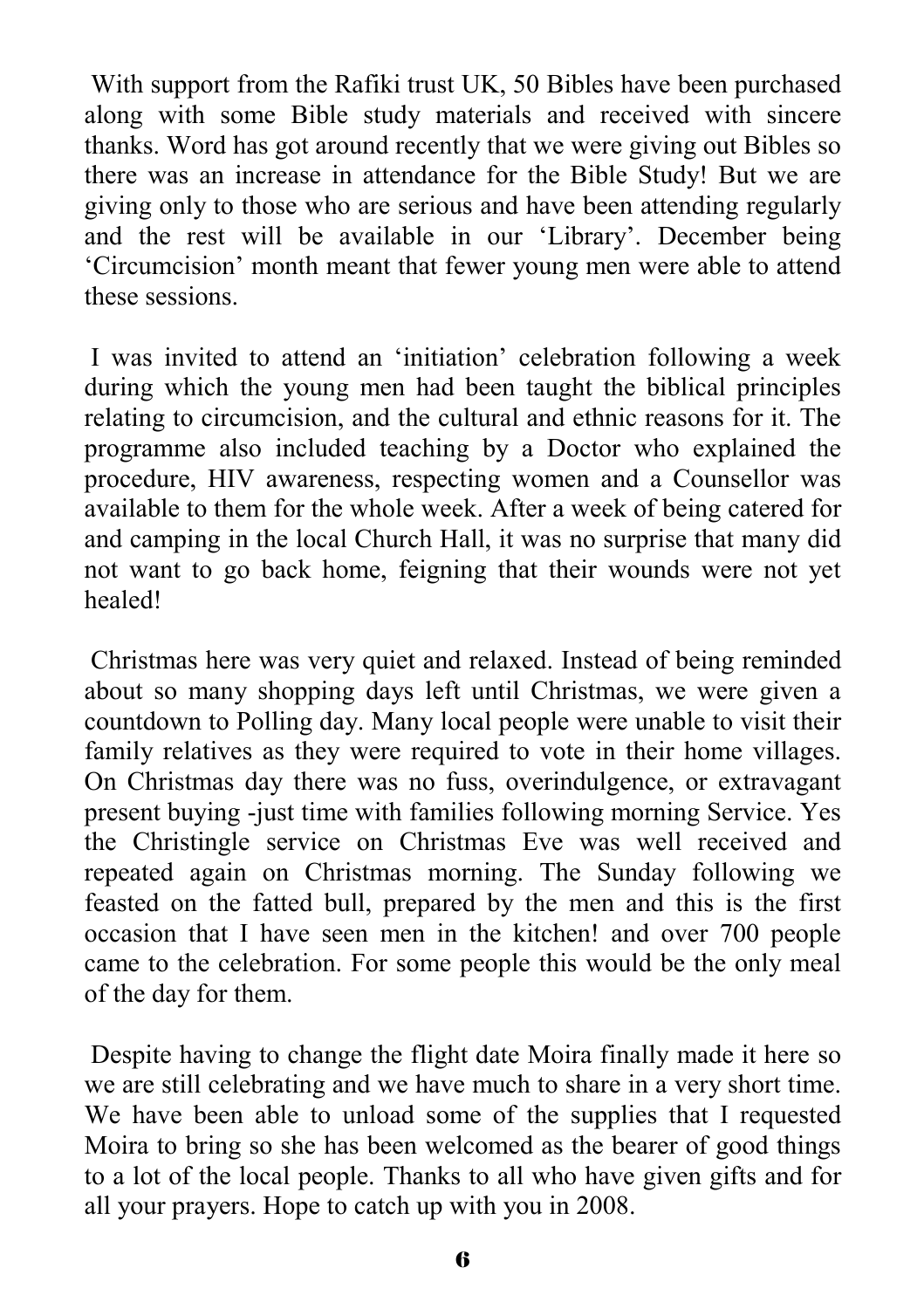

The Christingle Service Men in the kitchen!



*Gwen Wildman* 



# THE CENTRAL MESSAGE?

Some of the strangest coincidences are to be found as patterns of numbers in the Bible.

Psalm 118 is the Bible's middle chapter. Just before it, Psalm 117 is the Bible's shortest chapter. Just after it, Psalm 119 is the longest. The Bible has 594 chapters before Psalm 118 and 594 after it. If you add up all the chapters except Psalm 118, you get 1188 chapters. If you take the number 1188 and interpret it as Psalm 118, verse 8, you will find the middle verse of the entire Bible: "It is better to trusty in the Lord than to put confidence in man"

Some would say that this is the central message of the Bible - and not just numerically.

*From The Witham Staple* 

 $-$  < 0 >  $-$ 

# MORE THOUGHTS

Last year I wrote a thought for each day. Mike Mortley is using his expertise to produce the in the form of a booklet. This will be available on sale and all proceeds will go to our church funds.

*Bill Cox*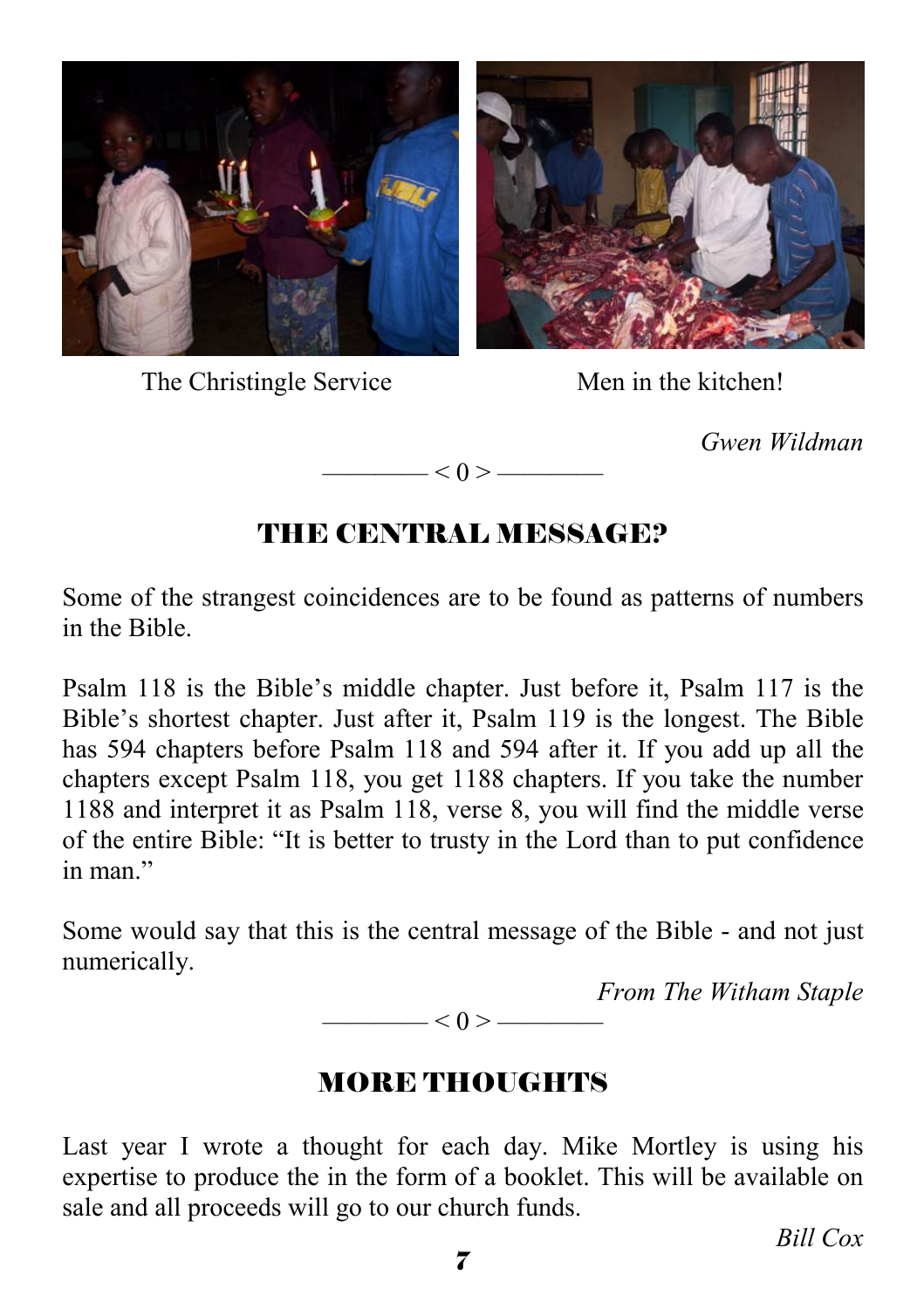#### SIGMA 2007 CHRISTMAS PRODUCTION

This year SIGMA chose our Christmas production to be 'Topsy-Turvy Christmas'. It was an interesting journey from hearing a version sung by a young school choir to the energy that , I felt, came out for our performance on the Sunday night on 16th December.





I am sure that Anne (Conquest), who has taken over SIGMA since Janet Hamblin has moved, had a few restless nights as our ability to learn words isn't the strongest talent we have, but we all have such good times at rehearsals even so.

Mum (Lesley Mortley) gave us all a proper singing lesson, making sure our dots were dotted and our runs ran through the right way (I felt I was back at school!) to fighting with our umbrellas and pretending we were ladies.





The real reason we all do this is because, apart from all the enjoyment we get, is to give God's message in a fun, exiting and different way.

All the cast hope that everyone that attended our performance on the Sunday enjoyed it, I know all the cast certainly did!

*Jo Passfield*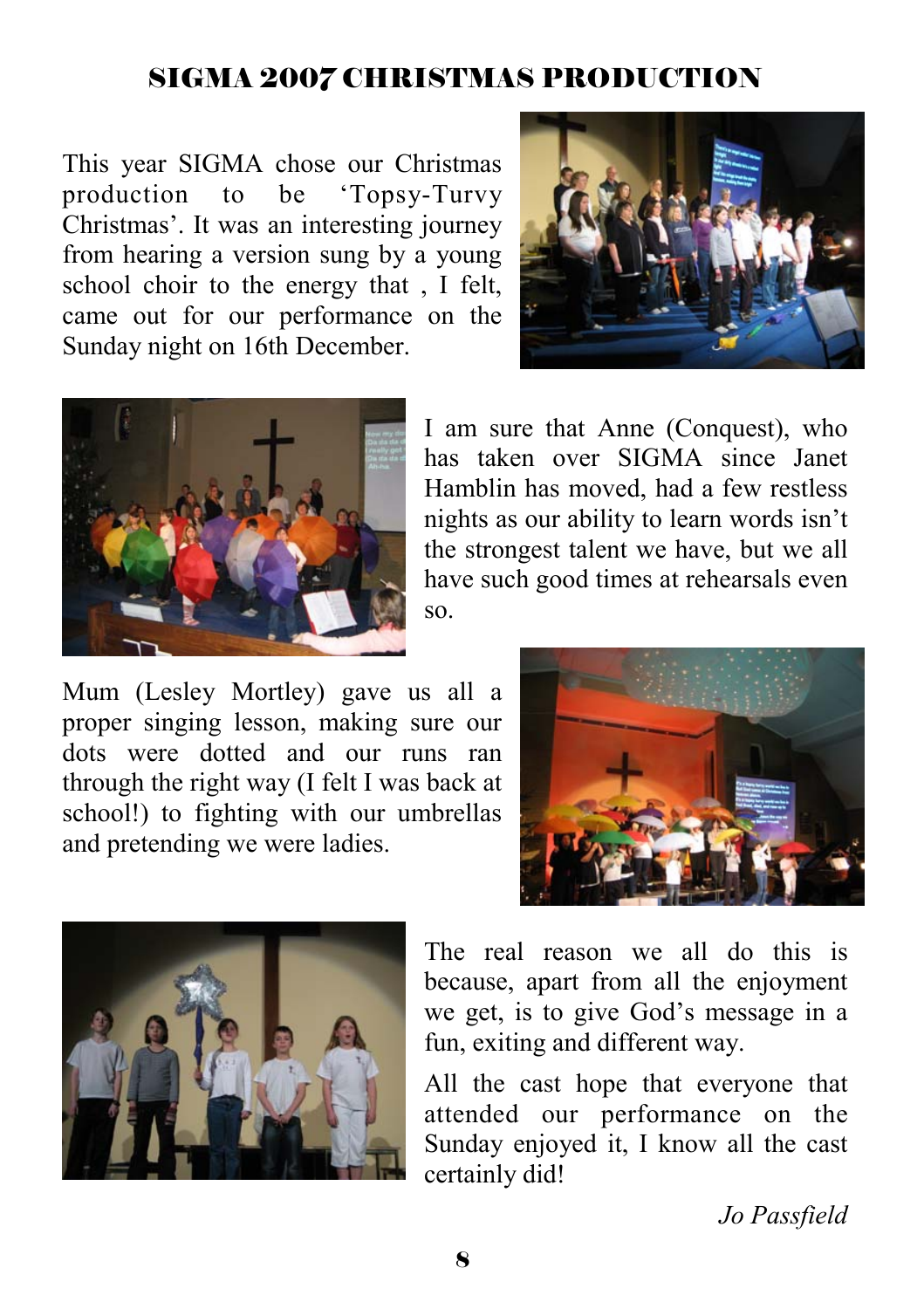## PARADE SERVICE

The Parade Service on 2nd December was the first for many months and was led by David Eagle.

The Guides and Brownies were joined for the first time by the Rainbows. During the service new flags were dedicated for the 1st Merton Park Rainbows and 2nd Merton Park Guides.



The Rainbows' flag had been designed and made by Janet Hamblin and featured the Rainbow 'swish' on one side and the Guide Association emblem on the other. The Guide's flag had been made by the mother of Maxine Rowe, the Guider, and depicted the Guide trefoil.

The 2nd Merton Park Brownies were unable to attend but other Brownies who come to the church represented them. There was a very pleasing attendance and David Eagle's service was much enjoyed.

*Roy Ellis* 

$$
\overbrace{\hspace{1.5cm}}<0>\overbrace{\hspace{1.5cm}}
$$

TWO OTHER SPECIAL SERVICES

Sunday Club Christmas Presentation



Christmas Tree Festival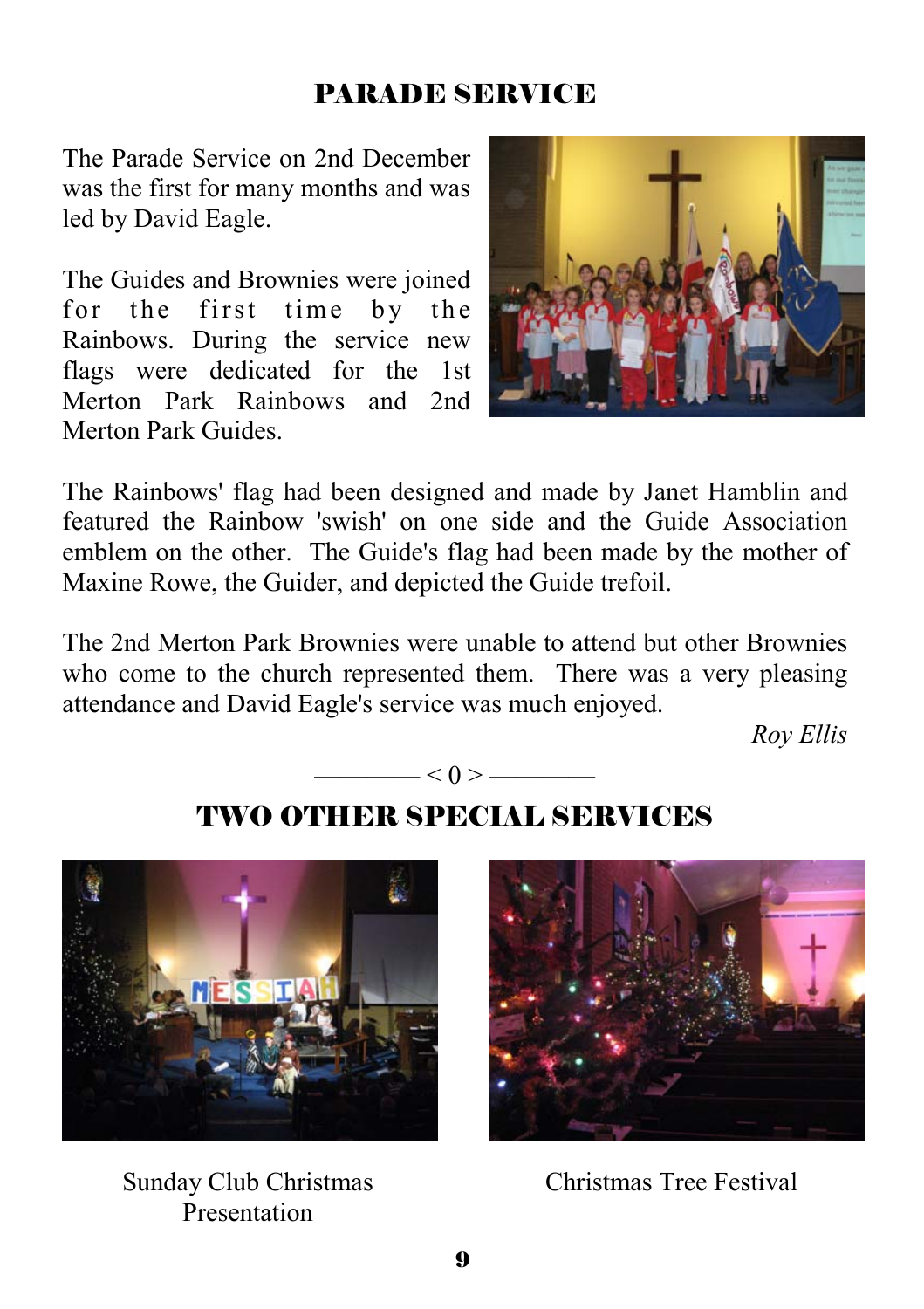

## BOTTLE TOP COLLECTION

May I take this opportunity to express OUR thanks for your efforts in collecting plastic bottle tops for a lad who has lost both legs in a Road Traffic Collision.

A few have asked for some more information and I will forward precise details A.S.A.P. As I have been told, a young lad Tom lost both legs (one at the

thigh and the other at the knee) in a RTC in Portugal. As you are probably aware, we are collecting plastic bottle tops (Milk, Soft Drinks Etc... ) which are then sold for recycling. The money raised will then be used to purchase him a special wheelchair.

Tom's Aunt is in contact with my wife constantly and I am waiting for an indicator as to how well the collection is progressing. I have had in the region of 6 full black refuse sacks contributed so far which is great, but as you can imagine a significant amount of tops will be required, so please continue to send me yours until we are asked to stop.

A few have offered financial assistance. This again is appreciated but the collection is being organised by a club on behalf of Tom and there is no charitable status assigned to the club nor in fact do they want money (Yes, I Know). Bottle tops are all they are requesting and it seems we are happy to oblige.

Once again, your efforts are sincerely welcomed and please thanks those not employed by the authority.

My Mobile is 079815444 03 should you need to discuss further. Alternatively speak to Brett, Tony or Marian Loft.

With Kind Regards  *DaveMills*  Red Watch Manager Enfield Fire Station Station: 0208 555 1200 Ext. 84155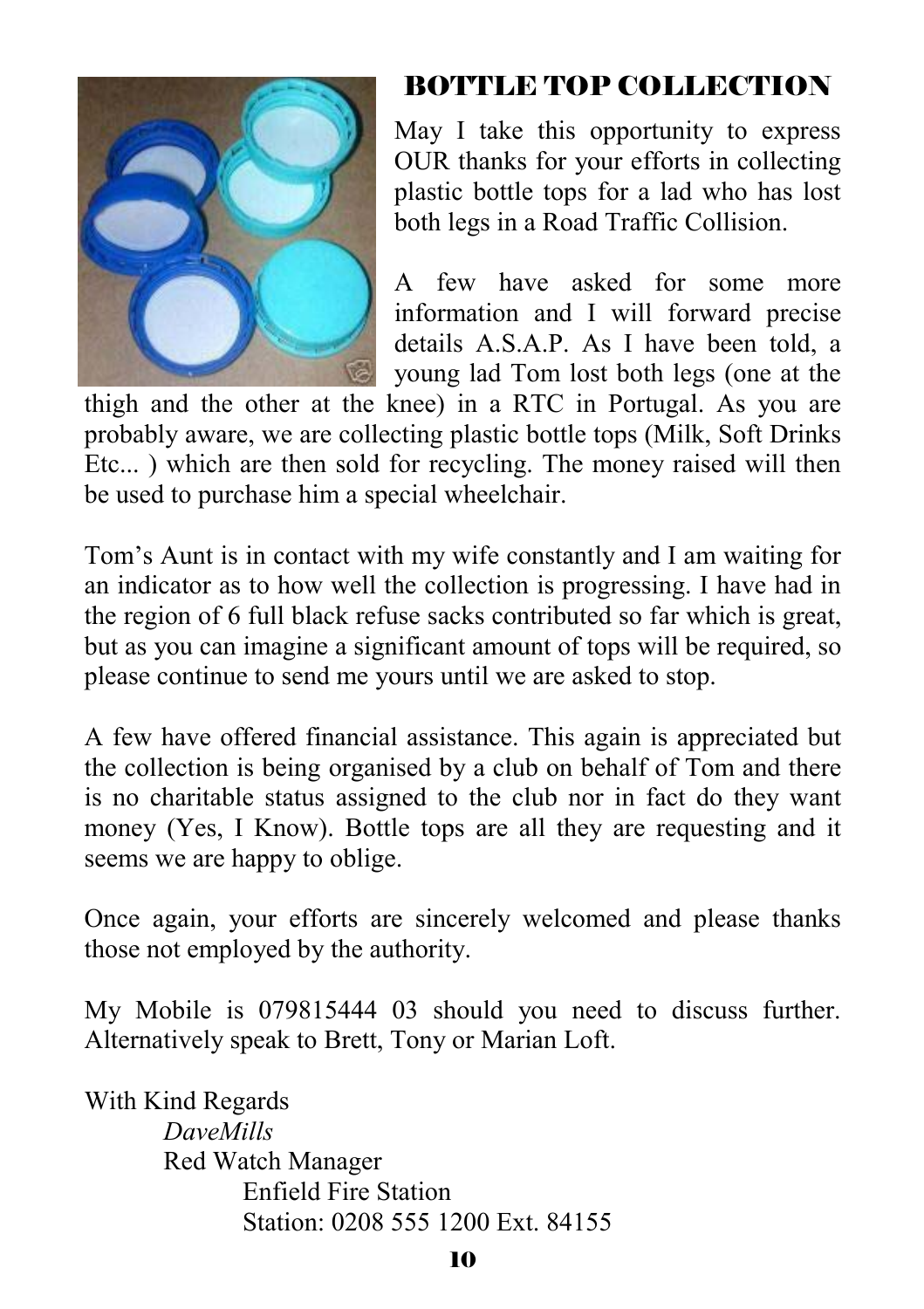#### ADDITIONAL NEW FROM KENYA

Greetings-Jambo!

You will gather that I have safely arrived. When I boarded the plane on Sunday 13th January, I realised I wasn't the only one going to Kenya so why be anxious? I had a good journey making friends with a lady from USA who was part of a group going on 2 weeks Safari; she was very interested to hear about the work of the Rafiki Trust.

Arriving in Nairobi I was met by Gwen and Pastor Simon Muhota and his wife Margaret who gave me such a welcome these are the people who have opened their home to Gwen and to me during my stay in Kenya.

As I was only in Nairobi area but not the centre on my way here I haven't seen any disturbances all is peaceful in this area of Kijabe, Magina and Kimende the towns Gwen visits frequently. The only evidence seen is visiting the church premises next door to the Jambo Sana Centre where displaced families from the Rift Valley are being given shelter; these people have lost everything, not just possessions but homes, grain and for some the death of a family member.

This week I have accompanied Gwen on home visits and attended different group meetings. I was pleased to meet up with Steve (Murongo) John's brother and his father, Mr Kamau Nyota. Today I helped with giving out food and clothing to another group of displaced families. It is very humbling seeing people with needs I know very little about when I think of all I own…….

Before I leave I will have the privilege of presenting Bibles donated by Rafiki Trust to 8 committed young people who been faithful in attending the Bible Study at the Jambo Sana Centre.

Thank you for your prayers; please remember the situations mentioned above.

Till I return, every blessing in Christ,

*Moira*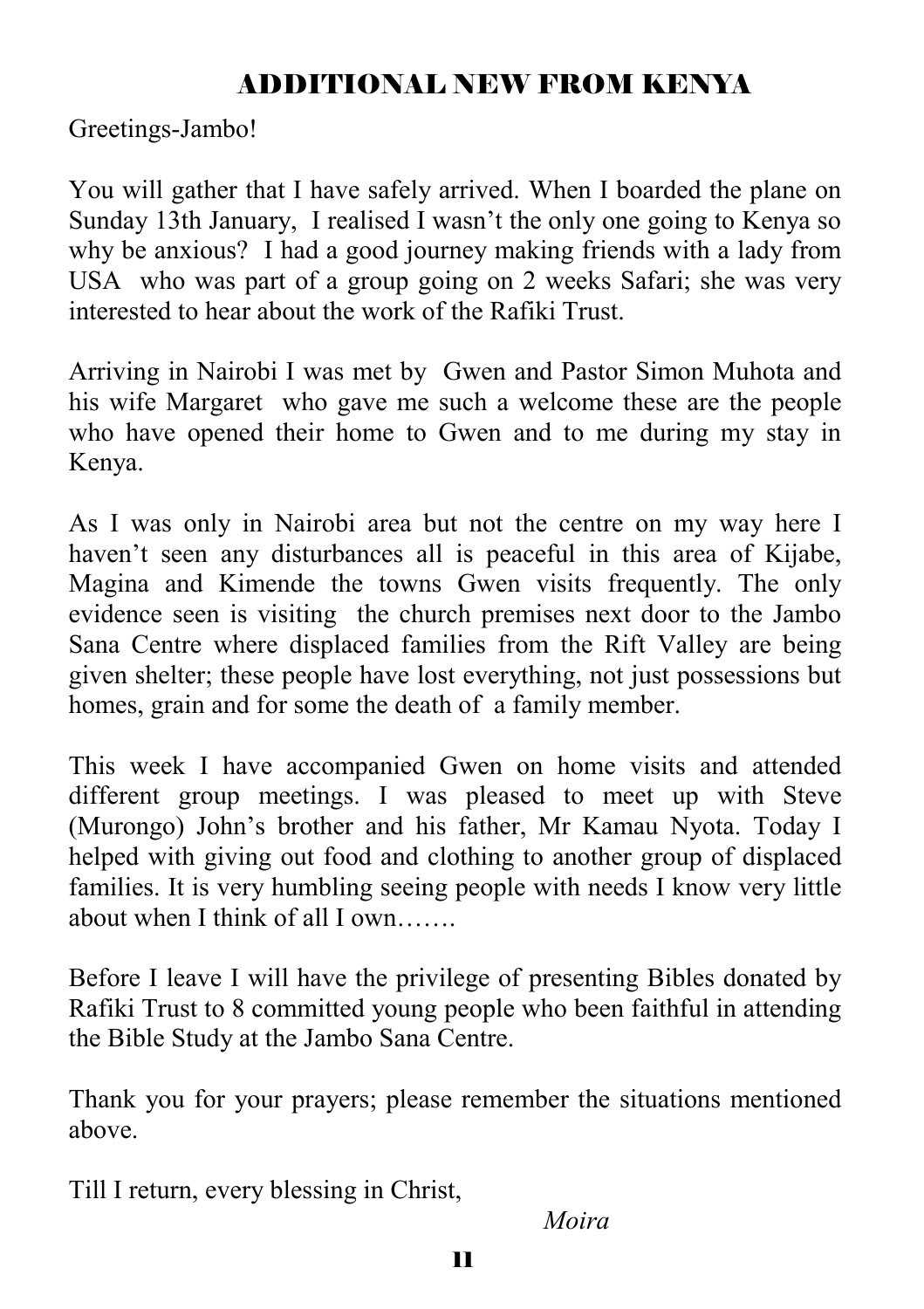#### PUZZLE CORNER

In Psalms 150 it mentions that we should praise the Lord with many instruments. In the picture below are seven Instruments jumbled together. Can you name them all?



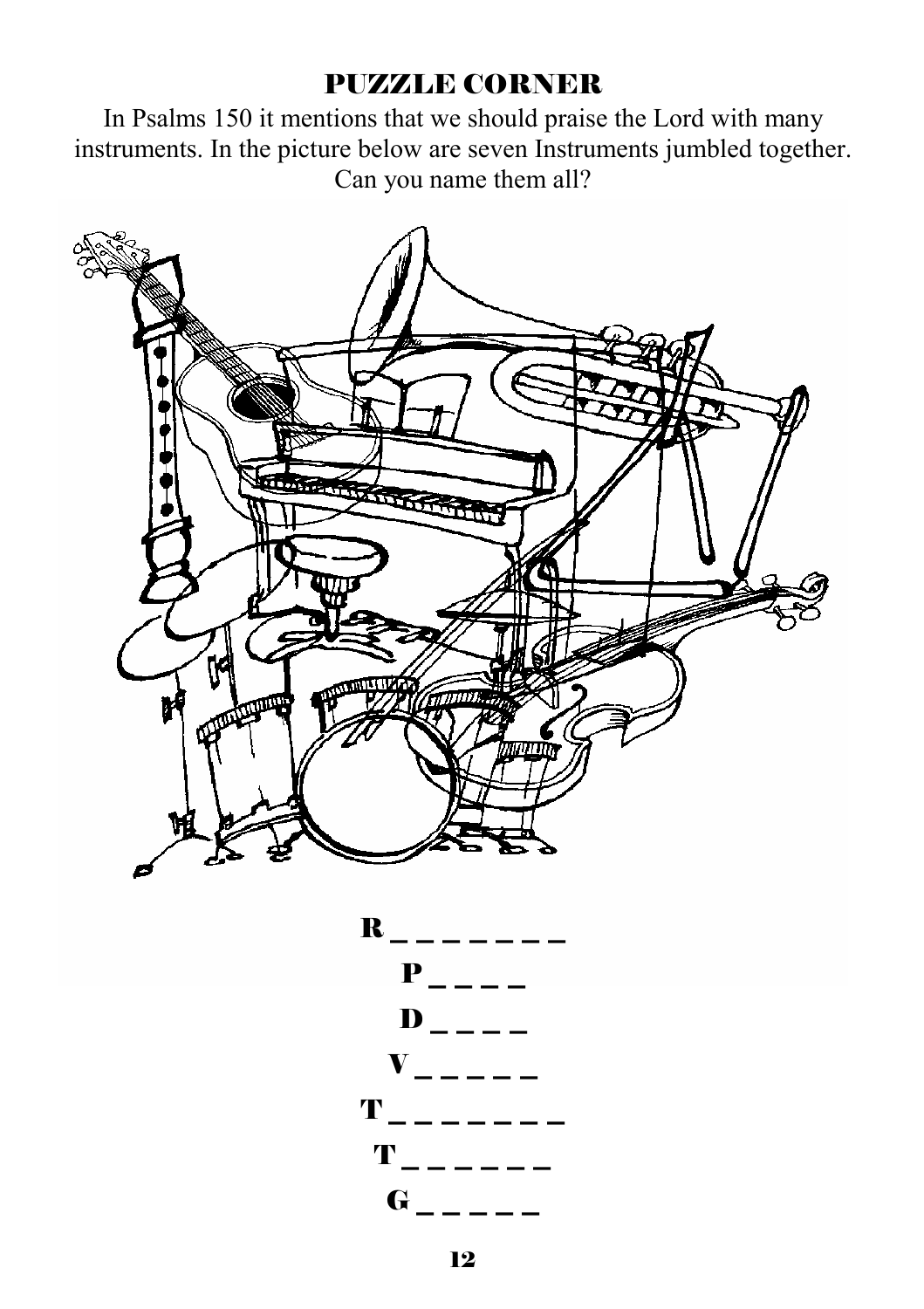#### THOUGHT OF THE MONTH - FEBRUARY 2008

By the time you read this, January will have gone. One twelfth of 2008 will be part of history. It came as quite a shock to me when I was still teaching and I found that a new history book mentioned things which I had been through and experienced.

 I once referred to the time when I was evacuated at the beginning of the war and my daughter said



 To some extent we can influence our own personal history simply by the way in which we choose to live our lives. Here's a thought for you to ponder over. *What you are is God's gift to you. What you become is your gift to God.*

 $-$  < () >  $-$ 

*Bill Cox* 



WOMAN'S WORLD DAY OF PRAYER

"God's Wisdom Provides New Understanding"

 Just a reminder about his year's services, both being held on Friday  $7<sup>th</sup>$  March. It has now been confirmed that Reverend Mary Bide will be giving the address in the morning at trinity United Reform Church at

10.30am. Reverend Wilma Roest will be giving the evening address at Wimbledon Methodist Church at 8pm. Everyone is cordially invited to attend. *Mary Heaton* 

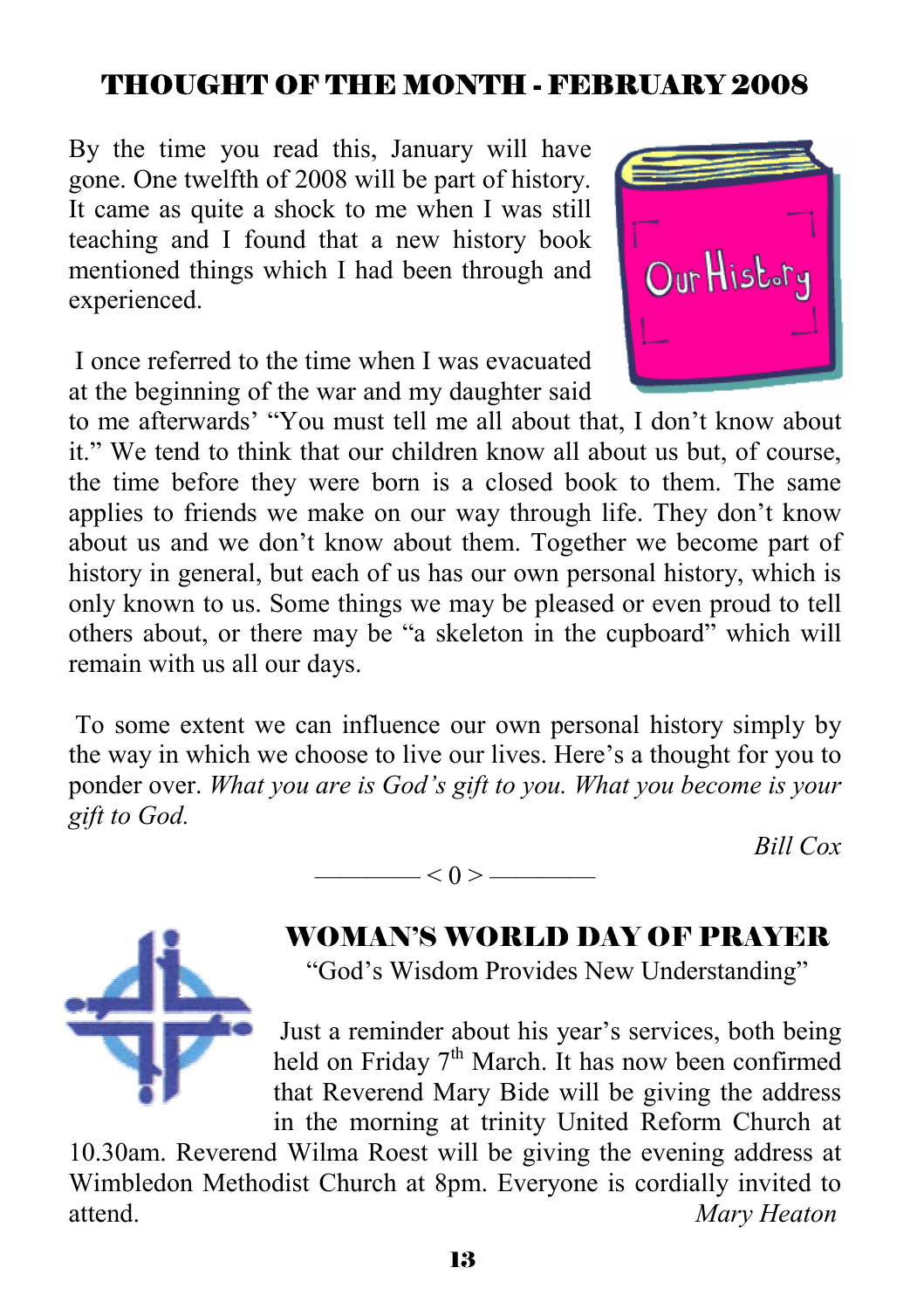



| Fri      | $\mathbf{1}$ | $12.30 \text{ pm}$                | Luncheon Club                                               |
|----------|--------------|-----------------------------------|-------------------------------------------------------------|
| Sun      | 3            | $10.30$ am                        | All Age Worship led by Rev John Nyota                       |
| Tue      | 5            | $6.30 \text{ pm}$<br>$10-12$ noon | Communion Service led by Rev John Nyota<br>Coffee and Chat  |
|          |              | $8.00 \text{ pm}$                 | Time for Prayer                                             |
| Weds 6   |              | 7.45 pm                           | Midways Group - Peter Davalle - Tchaikovsky                 |
| Sun 10   |              | 10.30am                           | Communion Service led by                                    |
|          |              |                                   | Rev Barrie Tabraham                                         |
|          |              | Tue 12 10-12 noon                 | Coffee and Chat                                             |
|          |              | 7.30 <sub>pm</sub>                | Men's Supper Club - Tom Davis                               |
|          |              | $8.00 \text{ pm}$                 | Time for Prayer                                             |
| Fri      | 15           | $12.30 \text{ pm}$                | Luncheon Club                                               |
| Sun      | 17           | 10.30am                           | Praise Service led by Mrs Brenda Cannon and<br>Mr Tony Loft |
|          |              | Tue 19 10-12 noon                 | Coffee and Chat                                             |
|          |              | $8.00 \text{ pm}$                 | Time for Prayer                                             |
| Weds 20  |              | 7.45 pm                           | Pantomime Dress Rehursal                                    |
| Thurs 21 |              | 7.00 pm                           | Circuit Meeting at Worcester Park                           |
|          |              | $7.30 \text{ pm}$                 | Pantomime 'Dick Whittington'                                |
| Fri      | 22           | $7.30 \text{ pm}$                 | Pantomime 'Dick Whittington'                                |
| Sat      | 23           | 7.30 pm                           | Pantomime 'Dick Whittington'                                |
| Sun 24   |              | 10.30am                           | Morning Service led by Rev Margaret Adams                   |
|          |              | 6.30 <sub>pm</sub>                | Bible Study led by Rev Mr Bill Cox                          |
|          |              | Tue 26 10-12 noon                 | Coffee and Chat                                             |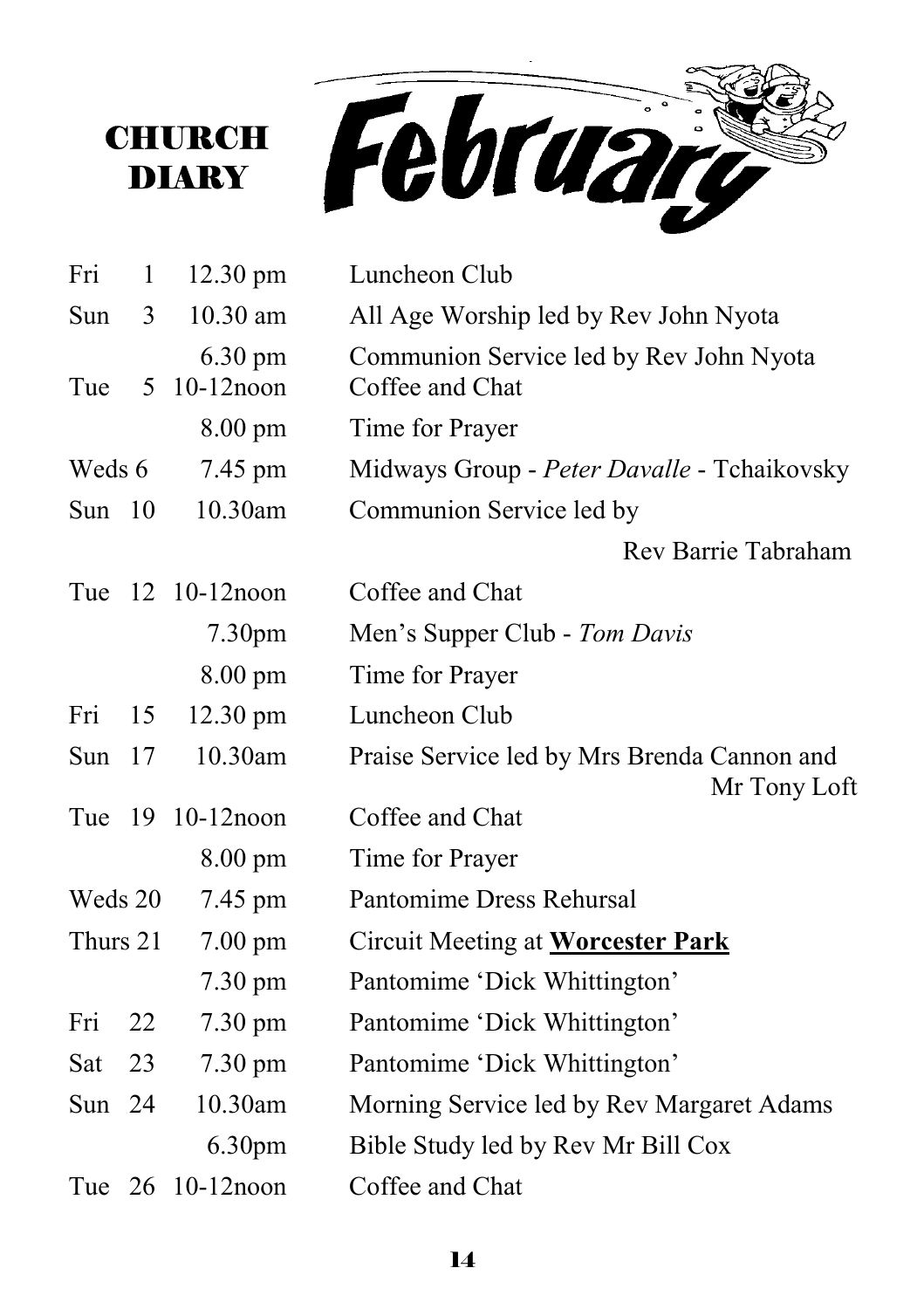Tues 26 8.00 pm Time for Prayer

 8.00 pm Preachers' Meeting at **Raynes Park** *Please refer to the Website (www.martinway.org.uk) or Weekly Notice Sheet for any additional information*   $< 0 >$  ——

We wish all of those who celebrate a birthday in February a very

*Happy Birthday* 



# STAMP COLLECTING

 $\qquad$   $\leq$  0  $>$   $\qquad$ 



"A dog is not just for Christmas" – nor are used stamps! They are needed all the year round to help raise funds for Bible Lands and Hearing Dogs for Deaf People.

Please save any used stamps, both foreign and British, that you get and pass them to Bill Cox, Maralyn Loft, or Derek and Mary Heaton.



PANTO TIME!

 $\leq 0$  >  $\leq$ 

Martin Way Methodist Church present

# **'Dick Whittington'**

February 21st, 22nd & 23rd @ 7-30pm

Adult £5.00 Children £3.00

Book Office 020 8540 4961